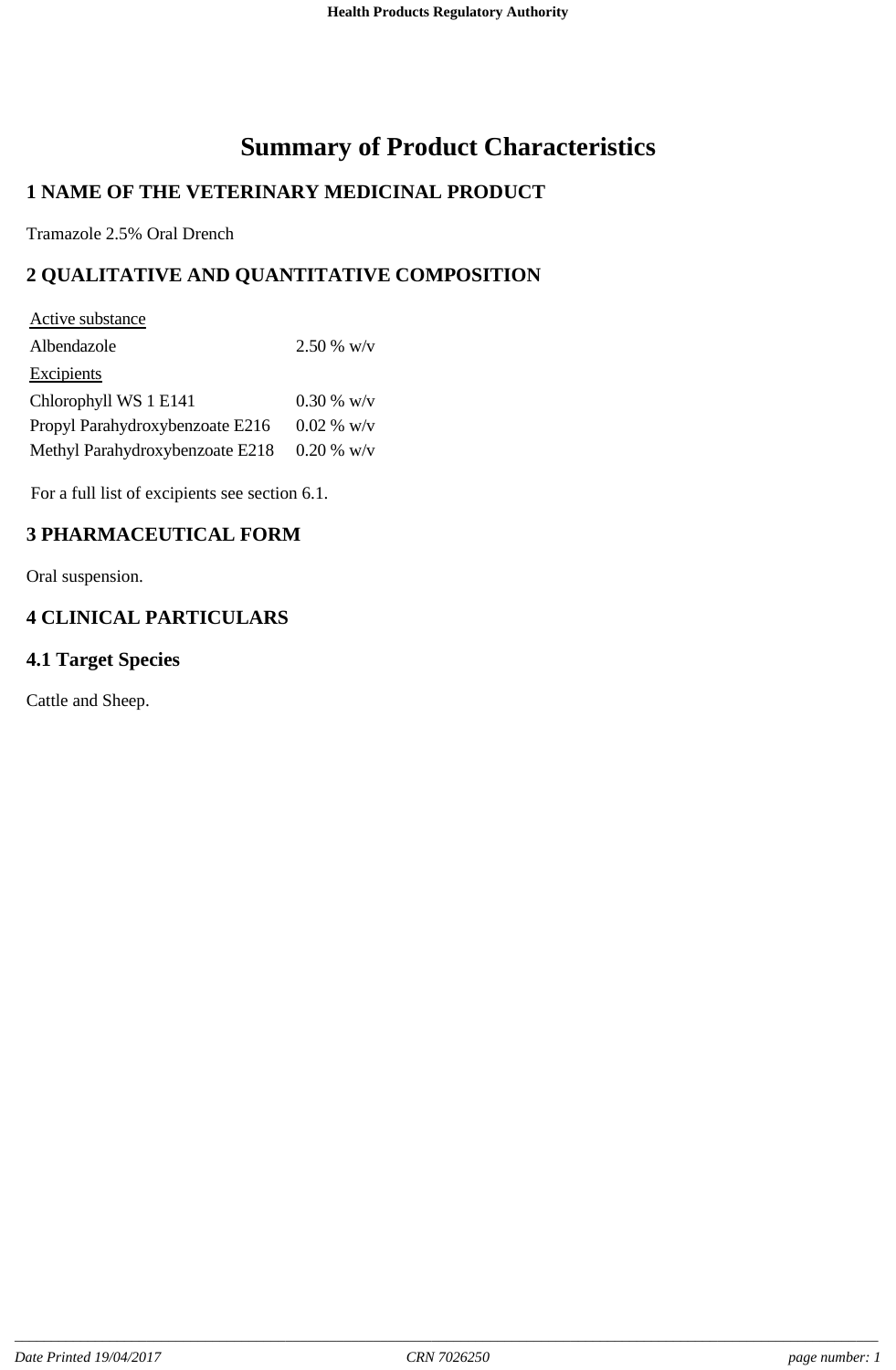# **4.2 Indications for use, specifying the target species**

Tramazole 2.5% is a broad spectrum multi-purpose anthelmintic for the control of mature and developing immature forms of gastrointestinal roundworms, lungworms, tapeworms and adult liver fluke in cattle and sheep. The product is also ovicidal against fluke and worm eggs.

In **cattle** it is active against the following species:

**Roundworms:** Ostertagia, Haemonchus, Trichostrongylus, Nematodirus, Oesophagostomum, Bunostomum, Cooperia and Strongyloides spp. It is usually effective against inhibited larvae of Cooperia and Ostertagia.

**Lungworms:** Dictyocaulus viviparus

**Tapeworms:** Moniezia spp.

**Adult Liver Fluke:** Fasciola hepatica.

In **sheep** it is active against benzimidazole-susceptible strains of the following species:

**Roundworms:** Ostertagia, Haemonchus, Trichostrongylus, Nematodirus (including N. battus), Chabertia and Oesophagostomum. It is usually effective against inhibited larvae of Ostergia.

**Lungworms:** Dictyocaulus filaria,

**Tapeworms:** Moniezia spp.,

**Adult Liver Fluke:** Fasciola hepatica.

Tramazole 2.5% is ovicidal and will kill fluke and worm eggs, thus reducing pasture contamination.

#### **4.3 Contraindications**

Do not use in animals with known hypersensitivity to the active ingredient.

#### **4.4 Special warnings for each target species**

Not for use in sheep producing milk for human consumption.

Cattle suffering from severe lung damage due to heavy lungworm infestation may continue to cough for some weeks after infection.

Intensive use or misuse of anthelmintics can give rise to resistance. To reduce this risk, dosing programmes should be discussed with your veterinary surgeon.

Care must be taken not to damage the pharyngeal region when dosing, particularly in sheep.

#### **4.5 Special precautions for use**

#### **Special precautions for use in animals**

Not to be diluted or mixed with other products. Avoid the introduction of contamination during use.

#### **Special precautions to be taken by the person administering the veterinary medicinal product to animals**

Direct contact with the skin should be kept to a minimum. Wear suitable protective clothing including impermeable rubber gloves. Wash hands after use.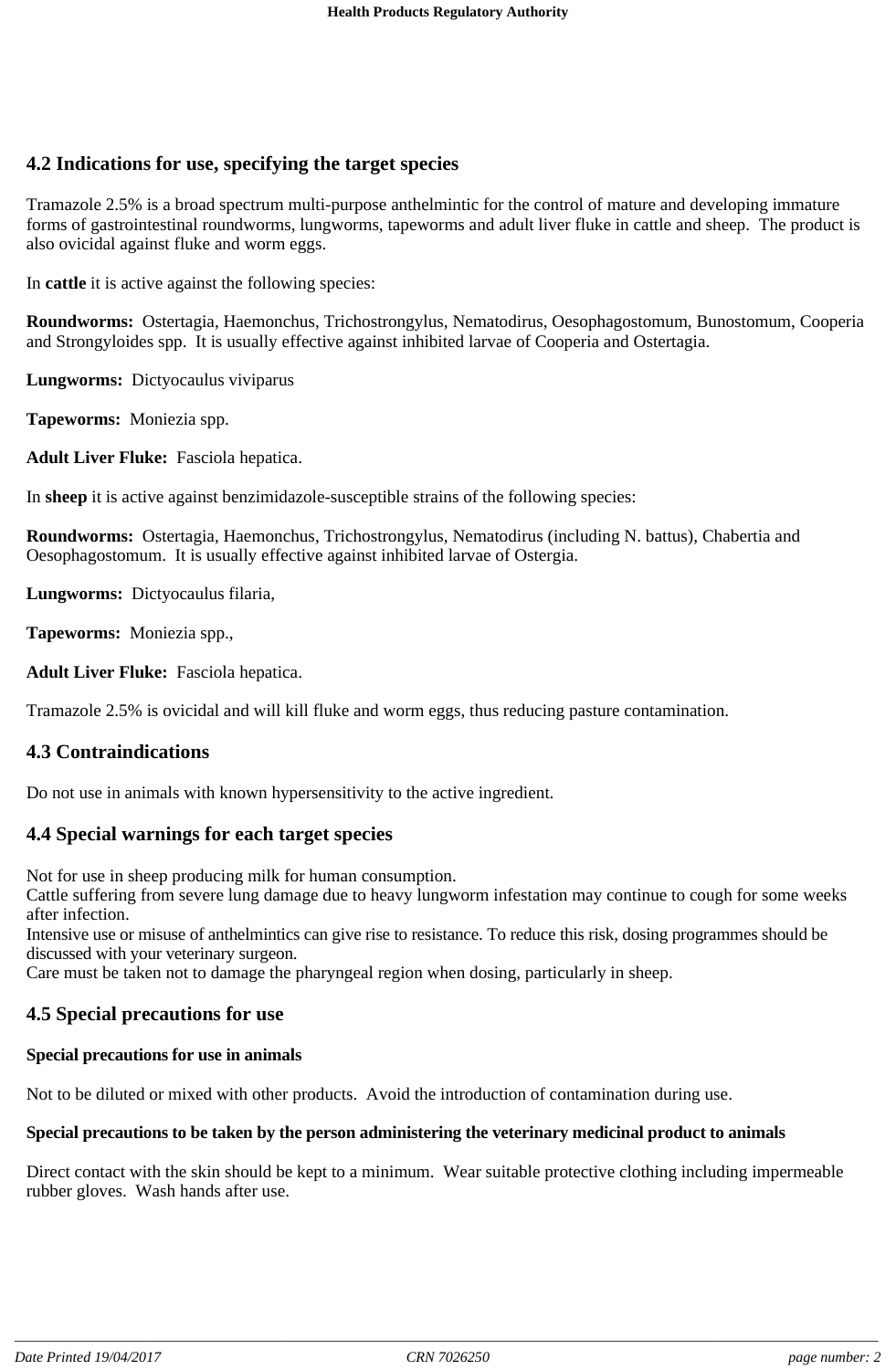# **4.6 Adverse reactions (frequency and seriousness)**

None known.

# **4.7 Use during pregnancy, lactation or lay**

Do not dose ewes at the 'fluke and worm' dose rate, (7.5 mg/kg), during tupping or for 1 month after removing the rams. Tramazole 2.5% can be safely used during lactation. The use of Tramazole 2.5% in breeding bulls or pregnant cattle is not expected to interfere with their reproductive performance.

### **4.8 Interaction with other medicinal products and other forms of interaction**

None known.

#### **4.9 Amounts to be administered and administration route**

For oral administration only using properly calibrated dosing equipment. Shake the container before use. Estimate bodyweight accurately.

#### **Cattle:**

**Worm dose:** For the control of roundworms, lungworms, tapeworms and fluke and worm eggs.

**Dosage:** Approximately 7.5 mg albendazole per kg bodyweight. (15 ml Tramazole 2.5% per 50 kg bodyweight)

**Fluke and worm dose:** For the additional treatment of adult liver fluke (chronic fascioliasis) in cattle.

**Dosage:** Approximately 10 mg albendazole per kg bodyweight. (20 ml Tramazole 2.5% per 50 kg bodyweight)

#### **Sheep:**

**Worm dose:** For the control of roundworms, lungworms, tapeworms, fluke and worm eggs.

**Dosage:** Approximately 5 mg albendazole per kg bodyweight. (2 ml Tramazole 2.5% per 10 kg bodyweight)

**Fluke and Worm Dose:** For the additional treatment of adult liver fluke (chronic fascioliasis) in sheep.

**Dosage:** Approximately 7.5 mg albendazole per kg bodyweight. (3 ml Tramazole 2.5% per 10 kg bodyweight)

#### **4.10 Overdose (symptoms, emergency procedures, antidotes), if necessary**

Not applicable.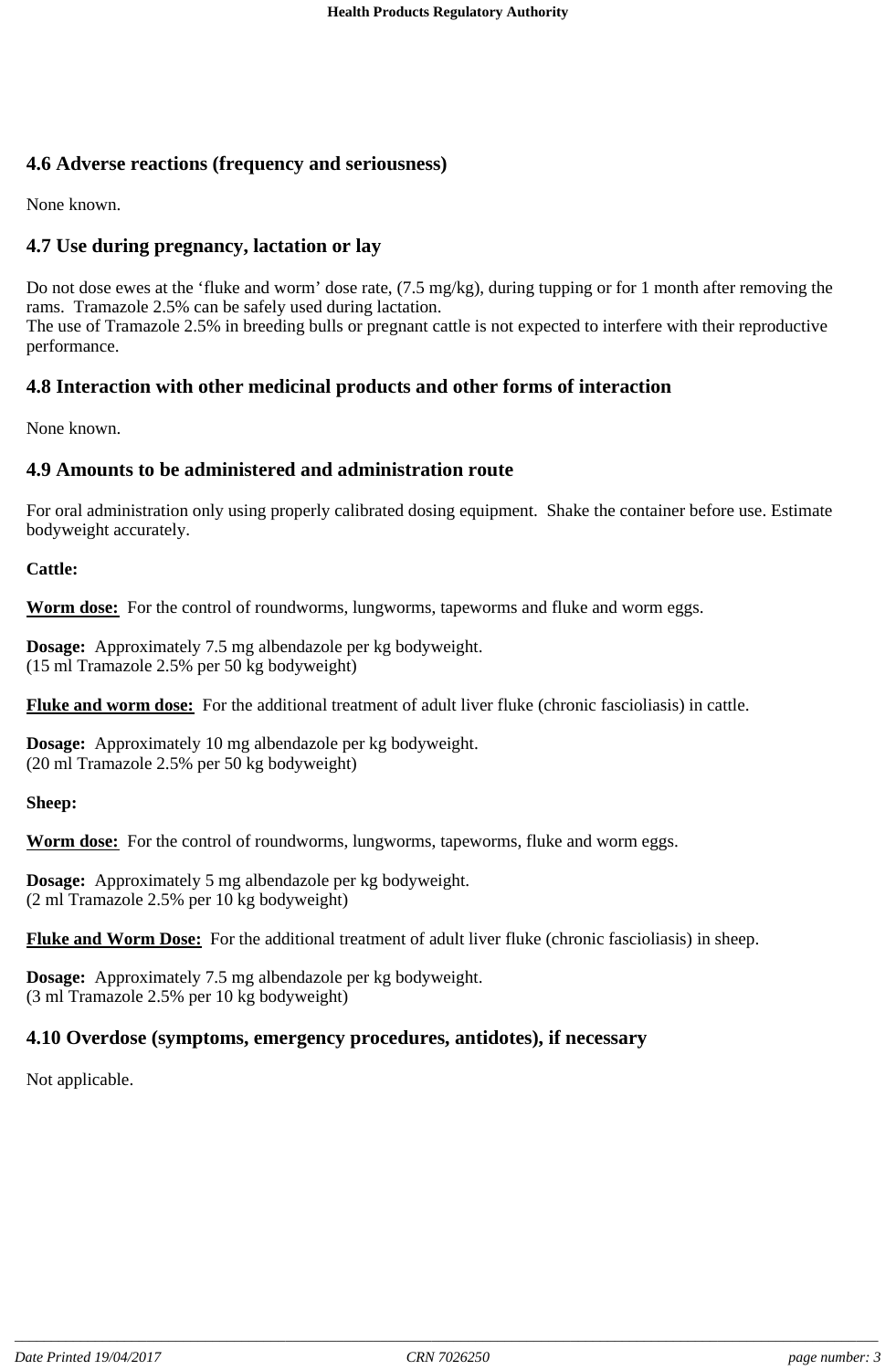# **4.11 Withdrawal Period(s)**

Animals intended for human consumption should not be slaughtered during treatment. Cattle must not be slaughtered for human consumption until 14 days after the last treatment. Sheep must not be slaughtered for human consumption until 4 days after the last treatment. Milk intended for human consumption may be taken from cows only from 60 hours after the last treatment.

# **5 PHARMACOLOGICAL or IMMUNOLOGICAL PROPERTIES**

Pharmacotherapeutic group: Anthelmintics, albendazole.

ATCvet code: QP52AC11

### **5.1 Pharmacodynamic properties**

Tramazole 2.5% is a broad spectrum multi-purpose anthelmintic for the control of mature and developing immature forms of gastrointestinal roundworms, lungworms, tapeworm and adult liver fluke in cattle and sheep. The product is also ovicidal against fluke and worm eggs.

Benzimidazoles bind to nematode tubulin, a protein necessary for the formation and viability of microtubules. This occurs primarily in absorptive intestinal cells resulting in the absence of microtubules in the intestinal cells of the nematode, with the result that these cells cannot absorb nutrients, thus causing a consequent reduction in glycogen and effective starvation of the parasites. Structural differences have been shown to exist between tubulin from mammalian and helminth sources, resulting in the preferential toxicity of albendazole to the helminth and not to the host. Benzimidazoles have also been shown to inhibit the fumurate reductase system of helminths and impair energy production.

# **6 PHARMACEUTICAL PARTICULARS**

# **6.1 List of excipients**

Methyl Parahydroxybenzoate Propyl Parahydroxybenzoate Citric Acid Monohydrate Sodium Citrate Chlorophyll WS 1 E141 Xanthan Gum Povidone 90 Polysorbate 20 Propylene Glycol Simethicone Emulsion Purified Water

# **6.2 Incompatibilities**

None known.

# **6.3 Shelf-life**

Shelf-life of the veterinary medicinal product as packaged for sale: 3 years.

# **6.4 Special precautions for storage**

This veterinary medicinal product does not reqire any special storage conditions.